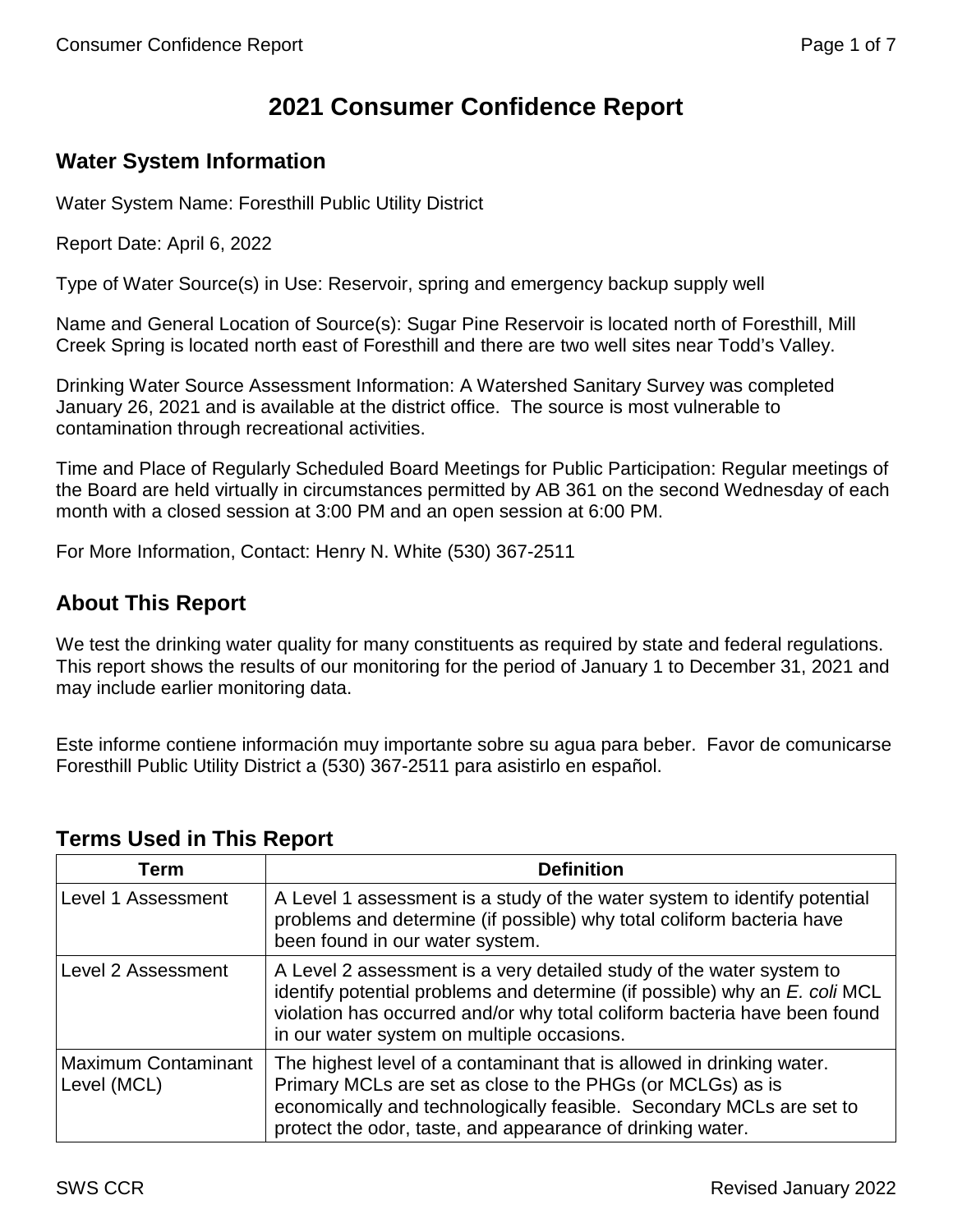| <b>Term</b>                                                          | <b>Definition</b>                                                                                                                                                                                            |
|----------------------------------------------------------------------|--------------------------------------------------------------------------------------------------------------------------------------------------------------------------------------------------------------|
| <b>Maximum Contaminant</b><br>Level Goal (MCLG)                      | The level of a contaminant in drinking water below which there is no<br>known or expected risk to health. MCLGs are set by the U.S.<br>Environmental Protection Agency (U.S. EPA).                           |
| <b>Maximum Residual</b><br><b>Disinfectant Level</b><br>(MRDL)       | The highest level of a disinfectant allowed in drinking water. There is<br>convincing evidence that addition of a disinfectant is necessary for control<br>of microbial contaminants.                        |
| <b>Maximum Residual</b><br><b>Disinfectant Level Goal</b><br>(MRDLG) | The level of a drinking water disinfectant below which there is no known<br>or expected risk to health. MRDLGs do not reflect the benefits of the use<br>of disinfectants to control microbial contaminants. |
| <b>Primary Drinking Water</b><br>Standards (PDWS)                    | MCLs and MRDLs for contaminants that affect health along with their<br>monitoring and reporting requirements, and water treatment requirements.                                                              |
| <b>Public Health Goal</b><br>(PHG)                                   | The level of a contaminant in drinking water below which there is no<br>known or expected risk to health. PHGs are set by the California<br><b>Environmental Protection Agency.</b>                          |
| <b>Regulatory Action Level</b><br>(AL)                               | The concentration of a contaminant which, if exceeded, triggers treatment<br>or other requirements that a water system must follow.                                                                          |
| <b>Secondary Drinking</b><br><b>Water Standards</b><br>(SDWS)        | MCLs for contaminants that affect taste, odor, or appearance of the<br>drinking water. Contaminants with SDWSs do not affect the health at the<br>MCL levels.                                                |
| <b>Treatment Technique</b><br>(TT)                                   | A required process intended to reduce the level of a contaminant in<br>drinking water.                                                                                                                       |
| Variances and<br><b>Exemptions</b>                                   | Permissions from the State Water Resources Control Board (State Board)<br>to exceed an MCL or not comply with a treatment technique under certain<br>conditions.                                             |
| <b>ND</b>                                                            | Not detectable at testing limit.                                                                                                                                                                             |
| ppm                                                                  | parts per million or milligrams per liter (mg/L)                                                                                                                                                             |
| ppb                                                                  | parts per billion or micrograms per liter (µg/L)                                                                                                                                                             |
| ppt                                                                  | parts per trillion or nanograms per liter (ng/L)                                                                                                                                                             |
| ppq                                                                  | parts per quadrillion or picogram per liter (pg/L)                                                                                                                                                           |
| pCi/L                                                                | picocuries per liter (a measure of radiation)                                                                                                                                                                |

# **Sources of Drinking Water and Contaminants that May Be Present in Source Water**

The sources of drinking water (both tap water and bottled water) include rivers, lakes, streams, ponds, reservoirs, springs, and wells. As water travels over the surface of the land or through the ground, it dissolves naturally-occurring minerals and, in some cases, radioactive material, and can pick up substances resulting from the presence of animals or from human activity.

Contaminants that may be present in source water include:

• Microbial contaminants, such as viruses and bacteria, that may come from sewage treatment plants, septic systems, agricultural livestock operations, and wildlife.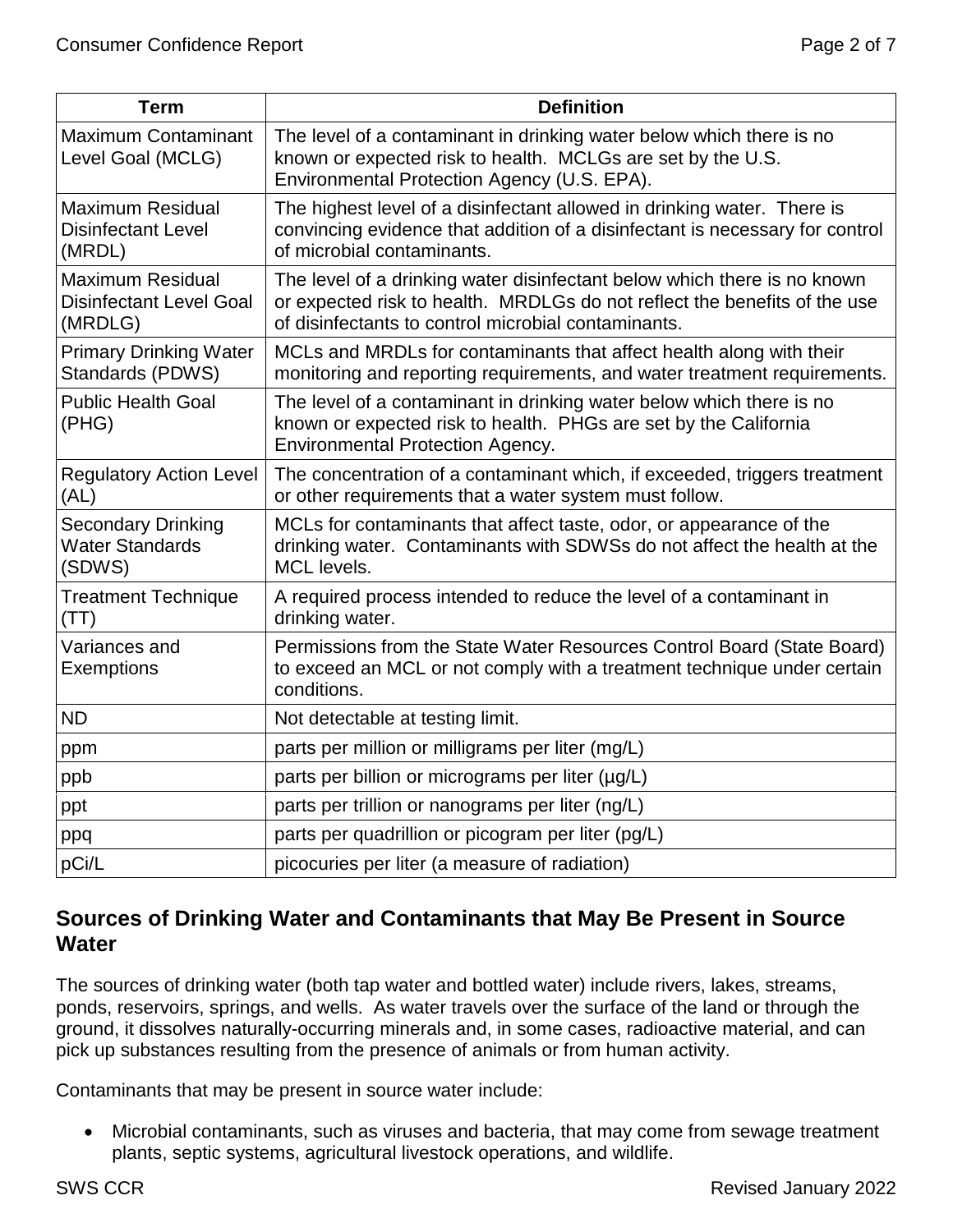- Inorganic contaminants, such as salts and metals, that can be naturally-occurring or result from urban stormwater runoff, industrial or domestic wastewater discharges, oil and gas production, mining, or farming.
- Pesticides and herbicides, that may come from a variety of sources such as agriculture, urban stormwater runoff, and residential uses.
- Organic chemical contaminants, including synthetic and volatile organic chemicals, that are byproducts of industrial processes and petroleum production, and can also come from gas stations, urban stormwater runoff, agricultural application, and septic systems.
- Radioactive contaminants, that can be naturally-occurring or be the result of oil and gas production and mining activities.

# **Regulation of Drinking Water and Bottled Water Quality**

In order to ensure that tap water is safe to drink, the U.S. EPA and the State Board prescribe regulations that limit the amount of certain contaminants in water provided by public water systems. The U.S. Food and Drug Administration regulations and California law also establish limits for contaminants in bottled water that provide the same protection for public health.

# **About Your Drinking Water Quality**

#### **Drinking Water Contaminants Detected**

Tables 1, 2, 3, 4, 5, 6, and 8 list all of the drinking water contaminants that were detected during the most recent sampling for the constituent. The presence of these contaminants in the water does not necessarily indicate that the water poses a health risk. The State Board allows us to monitor for certain contaminants less than once per year because the concentrations of these contaminants do not change frequently. Some of the data, though representative of the water quality, are more than one year old. Any violation of an AL, MCL, MRDL, or TT is asterisked. Additional information regarding the violation is provided later in this report.

## **Table 1. Sampling Results Showing the Detection of Coliform Bacteria**

No microbiological contaminants were detected in the sampling period. There were no MCL violations.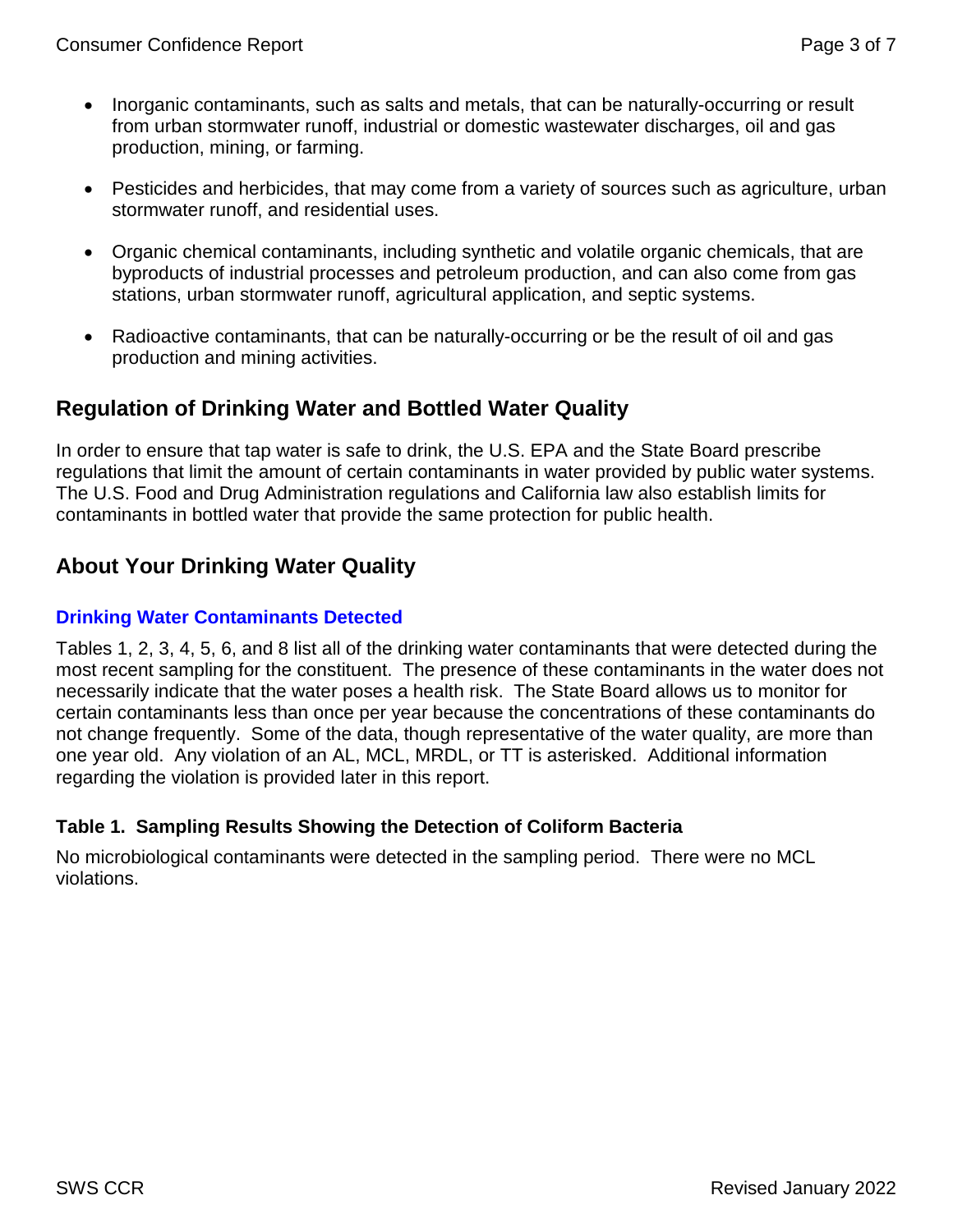# **Table 2. Sampling Results Showing the Detection of Lead and Copper**

| Lead and<br>Copper | Date<br>Sample  | <b>ഗ</b><br>ampl<br>Collected<br>Ŵ<br>৳<br><u>o</u><br>2 | <b>Detected</b><br>ercentile<br>Level<br>90 <sup>th</sup> | <b>Sites</b><br>Exceeding<br>$\dot{\mathbf{z}}$ | ₹   | <b>PHG</b> | ත<br><u>ממו</u><br>풊<br>ت<br>ಔ<br>ω<br>৳<br>σ<br>ਹ<br>ω<br><u>ର</u><br>œ<br>$\frac{\mathsf{o}}{\mathsf{z}}$ | Contaminant<br>Sour<br>৳<br>Typical                                                                                                       |
|--------------------|-----------------|----------------------------------------------------------|-----------------------------------------------------------|-------------------------------------------------|-----|------------|-------------------------------------------------------------------------------------------------------------|-------------------------------------------------------------------------------------------------------------------------------------------|
| Lead<br>(ppb)      | June 2,<br>2020 | 20                                                       | 0.0                                                       | 0                                               | 15  | 0.2        | 3                                                                                                           | Internal corrosion of<br>household water plumbing<br>systems; discharges from<br>industrial manufacturers;<br>erosion of natural deposits |
| Copper<br>(ppm)    | June 2,<br>2020 | 20                                                       | 0.034                                                     | $\Omega$                                        | 1.3 | 0.3        | <b>Not</b><br>applicable                                                                                    | Internal corrosion of<br>household plumbing<br>systems; erosion of natural<br>deposits; leaching from<br>wood preservatives               |

# **Table 3. Sampling Results for Sodium and Hardness**

| <b>Chemical or</b><br><b>Constituent (and</b><br>reporting units) | <b>Sample</b><br><b>Date</b> | Level<br><b>Detected</b> | Range of<br><b>Detections</b> | <b>MCL</b> | <b>PHG</b><br>(MCLG) | <b>Typical Source of</b><br><b>Contaminant</b>                                                                                         |
|-------------------------------------------------------------------|------------------------------|--------------------------|-------------------------------|------------|----------------------|----------------------------------------------------------------------------------------------------------------------------------------|
| Sodium (ppm)                                                      | June 2014                    | 2.8                      | N/A                           | None       | None                 | Salt present in the<br>water and is generally<br>naturally occurring                                                                   |
| Hardness (ppm)                                                    | March 9,<br>2020             | 30.5                     | N/A                           | None       | <b>None</b>          | Sum of polyvalent<br>cations present in the<br>water, generally<br>magnesium and<br>calcium, and are<br>usually naturally<br>occurring |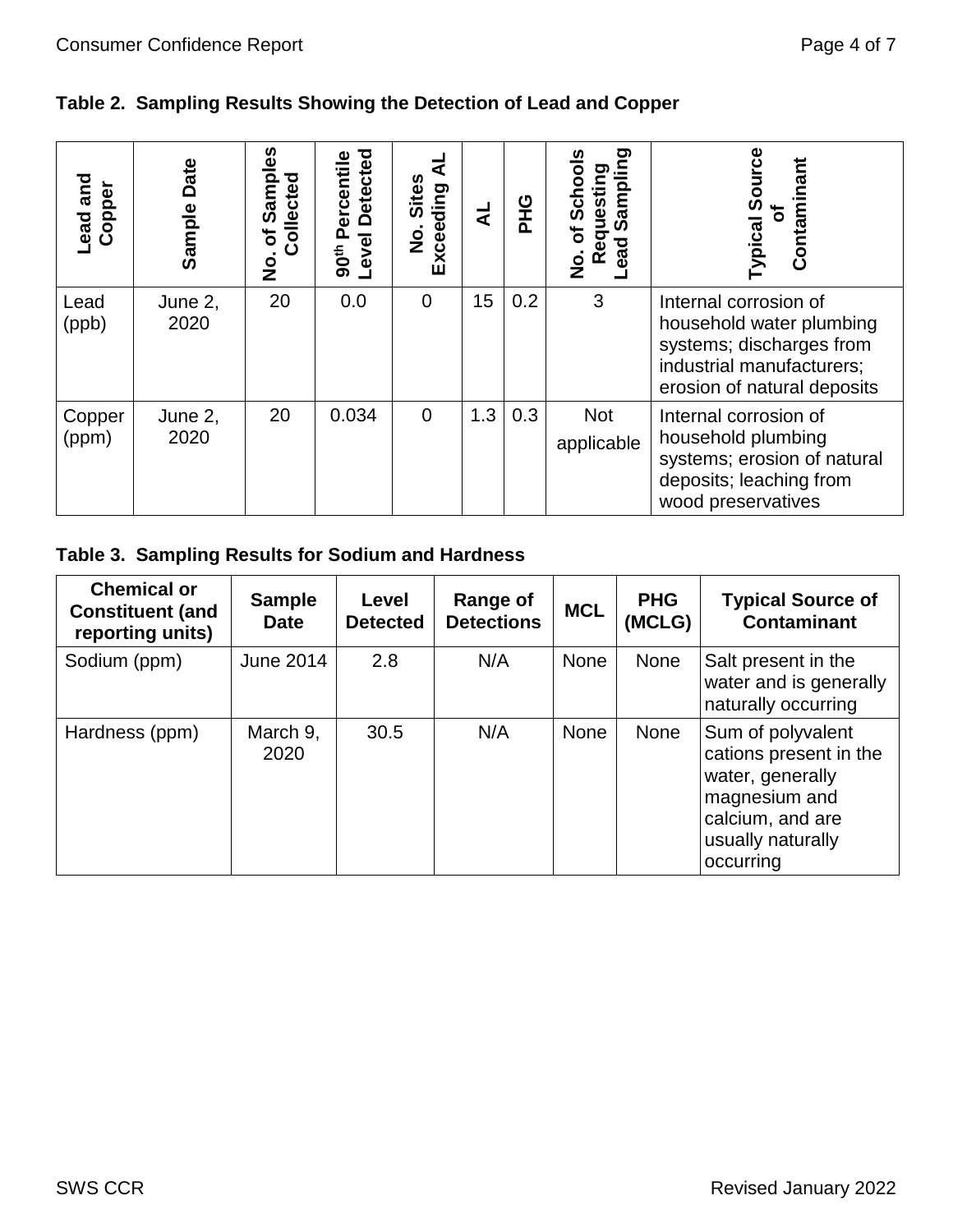|  |  |  |  | Table 4. Detection of Contaminants with a Primary Drinking Water Standard |  |
|--|--|--|--|---------------------------------------------------------------------------|--|
|--|--|--|--|---------------------------------------------------------------------------|--|

| <b>Chemical or</b><br><b>Constituent</b><br>(and<br>reporting units) | <b>Sample</b><br>Date | Level<br><b>Detected</b> | Range of<br><b>Detections</b> | <b>MCL</b><br>[MRDL] | <b>PHG</b><br>(MCLG)<br>[MRDLG] | <b>Typical Source</b><br>Οt<br><b>Contaminant</b> |
|----------------------------------------------------------------------|-----------------------|--------------------------|-------------------------------|----------------------|---------------------------------|---------------------------------------------------|
| Total<br><b>Trihalomethanes</b><br>(ppb)                             | August 9,<br>2021     | 30                       | $24 - 31$                     | 80                   | N/A                             | Byproduct of<br>drinking water<br>disinfection    |
| Acids<br>Haloacetic<br>(ppb)                                         | August 9,<br>2021     | 20                       | $17 - 20$                     | 60                   | N/A                             | Byproduct of<br>drinking water<br>disinfection    |
| <b>DBP</b><br>Control<br>Ωf<br>(TOC,<br><b>Precursors</b><br>ppm)    | Quarterly<br>2021     | 1.1                      | $0.63 - 1.1$                  | ТT                   | N/A                             | Various natural<br>and man-made<br>sources        |

#### **Table 5. Detection of Contaminants with a Secondary Drinking Water Standard**

| <b>Chemical or</b><br><b>Constituent (and</b><br>reporting units) | <b>Sample</b><br><b>Date</b> | Level<br><b>Detected</b> | Range of<br><b>Detections</b> | <b>SMCL</b> | <b>PHG</b><br>(MCLG) | <b>Typical Source</b><br>оf<br><b>Contaminant</b> |
|-------------------------------------------------------------------|------------------------------|--------------------------|-------------------------------|-------------|----------------------|---------------------------------------------------|
| <b>Specific</b><br>Conductivity<br>$(\mu S/cm)$                   | February<br>1, 2021          | 72.98                    | N/A                           | 1600        | N/A                  | Substances that<br>form ions when in<br>water     |
| <b>Total dissolved</b><br>solids (ppm)                            | May 2016                     | 37                       | N/A                           | 1,000       | N/A                  | <b>Runoff from natural</b><br>deposits            |

#### **Table 6. Detection of Unregulated Contaminants**

No unregulated contaminants were detected in the sampling period

## **Additional General Information on Drinking Water**

Drinking water, including bottled water, may reasonably be expected to contain at least small amounts of some contaminants. The presence of contaminants does not necessarily indicate that the water poses a health risk. More information about contaminants and potential health effects can be obtained by calling the U.S. EPA's Safe Drinking Water Hotline (1-800-426-4791).

Some people may be more vulnerable to contaminants in drinking water than the general population. Immuno-compromised persons such as persons with cancer undergoing chemotherapy, persons who have undergone organ transplants, people with HIV/AIDS or other immune system disorders, some elderly, and infants can be particularly at risk from infections. These people should seek advice about drinking water from their health care providers. U.S. EPA/Centers for Disease Control (CDC) guidelines on appropriate means to lessen the risk of infection by *Cryptosporidium* and other microbial contaminants are available from the Safe Drinking Water Hotline (1-800-426-4791).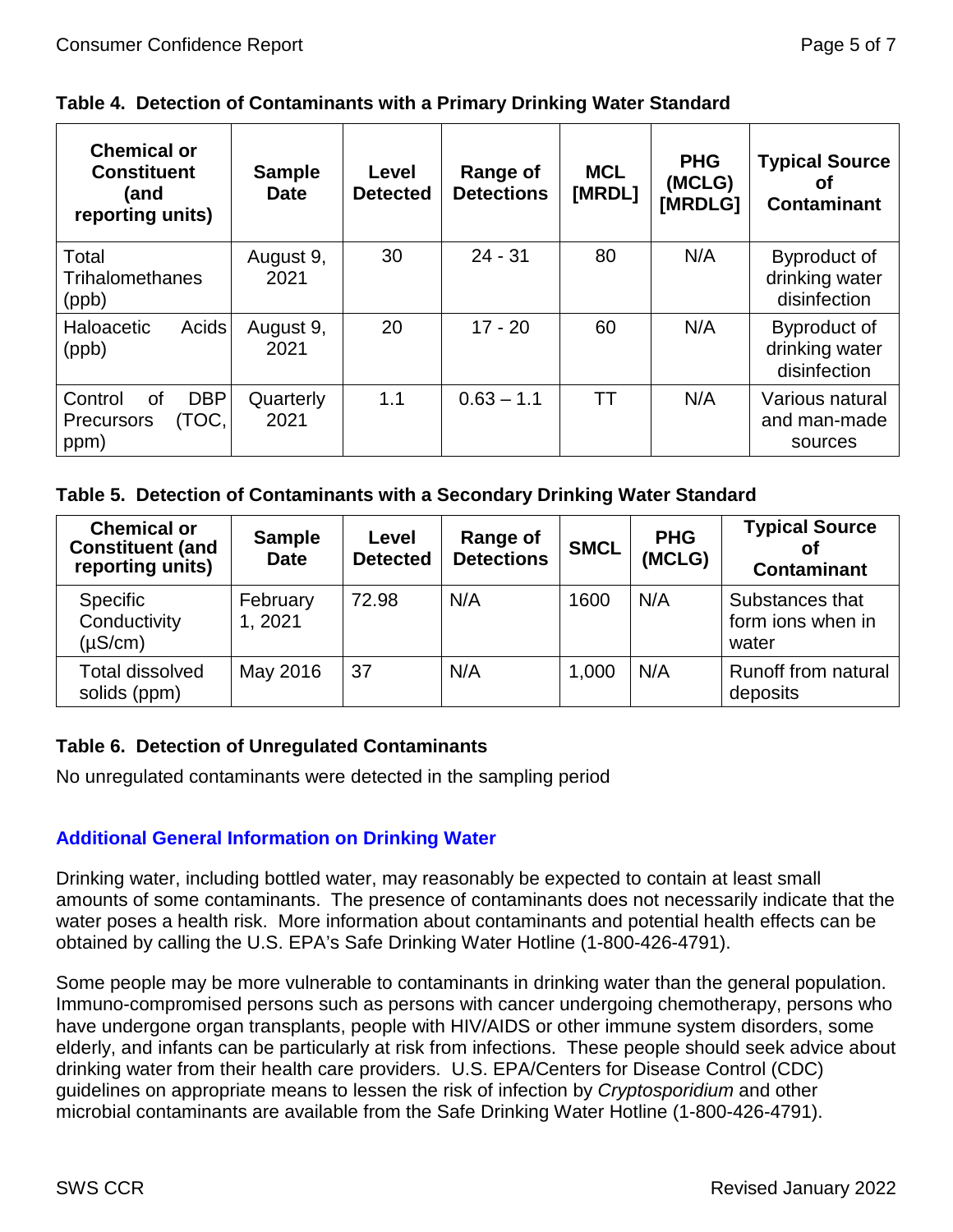Lead-Specific Language: If present, elevated levels of lead can cause serious health problems, especially for pregnant women and young children. Lead in drinking water is primarily from materials and components associated with service lines and home plumbing. [Enter Water System's Name] is responsible for providing high quality drinking water, but cannot control the variety of materials used in plumbing components. When your water has been sitting for several hours, you can minimize the potential for lead exposure by flushing your tap for 30 seconds to 2 minutes before using water for drinking or cooking. [Optional: If you do so, you may wish to collect the flushed water and reuse it for another beneficial purpose, such as watering plants.] If you are concerned about lead in your water, you may wish to have your water tested. Information on lead in drinking water, testing methods, and steps you can take to minimize exposure is available from the Safe Drinking Water Hotline (1-800- 426-4791) or at [http://www.epa.gov/lead.](http://www.epa.gov/lead)

## **Summary Information for Violation of a MCL, MRDL, AL, TT, or Monitoring and Reporting Requirement**

## **Table 7. Violation of a MCL, MRDL, AL, TT or Monitoring Reporting Requirement**

Foresthill had no violations during the reporting period

#### **For Water Systems Providing Groundwater as a Source of Drinking Water**

#### **Table 8. Sampling Results Showing Fecal Indicator-Positive Groundwater Source Samples**

Foresthill did not use groundwater during the reporting period

#### **Summary Information for Fecal Indicator-Positive Groundwater Source Samples, Uncorrected Significant Deficiencies, or Violation of a Groundwater TT**

Foresthill did not use groundwater during the reporting period

#### **Table 9. Violation of Groundwater TT**

Foresthill did not use groundwater during the reporting period

#### **For Systems Providing Surface Water as a Source of Drinking Water**